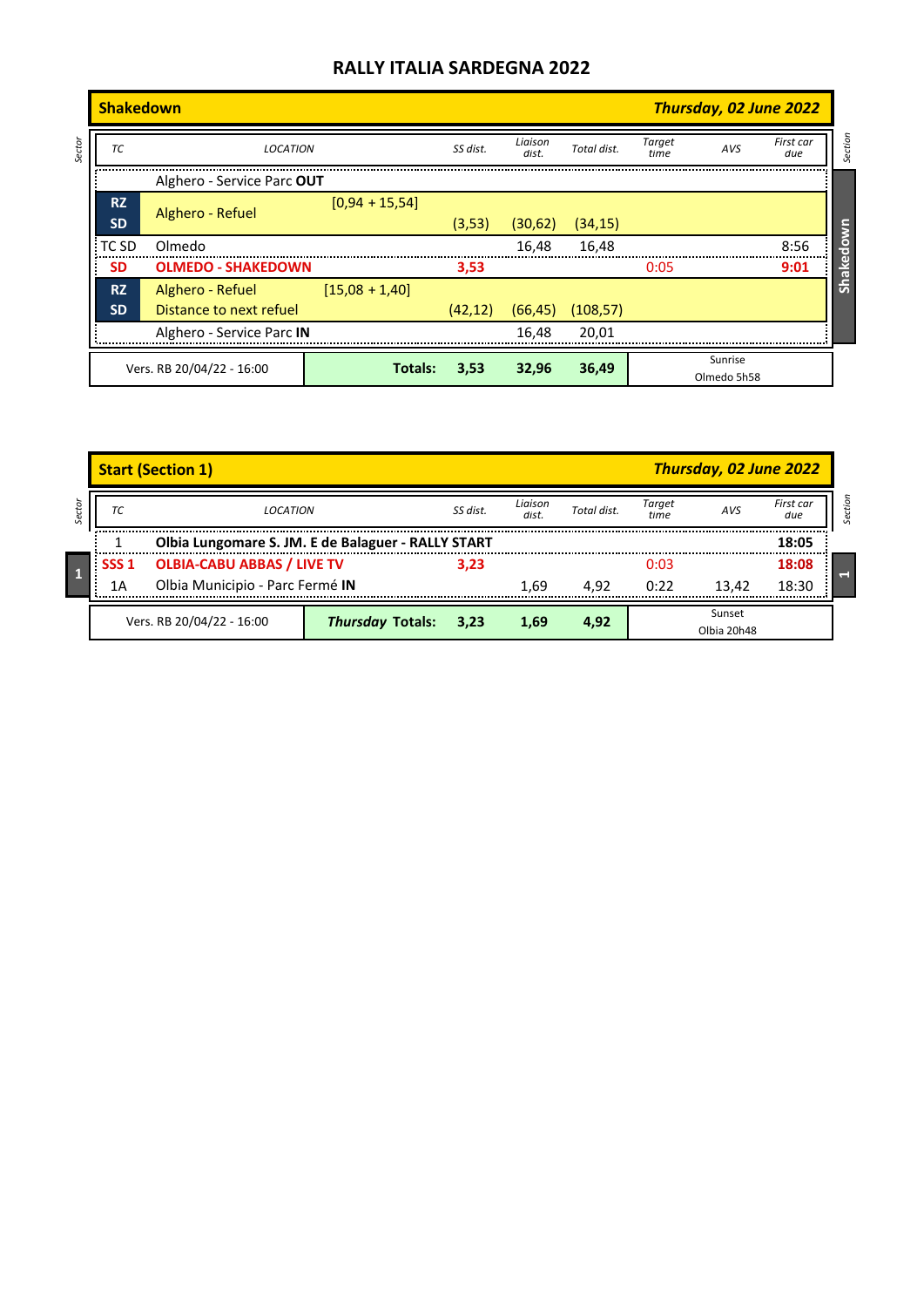|                         |                               | <b>Re-Start (Sections 2, 3, 4, 5)</b>                   |                                                       | Friday, 3 June 2022 |                  |             |                       |                             |                  |              |  |  |  |
|-------------------------|-------------------------------|---------------------------------------------------------|-------------------------------------------------------|---------------------|------------------|-------------|-----------------------|-----------------------------|------------------|--------------|--|--|--|
| Sector                  | ТC                            | <b>LOCATION</b>                                         |                                                       | SS dist.            | Liaison<br>dist. | Total dist. | <b>Target</b><br>time | AVS                         | First car<br>due | Section      |  |  |  |
|                         | 1B                            | Olbia Molo Brin - Parc Fermé OUT - Tyre Fitting Zone IN |                                                       |                     |                  |             |                       |                             | 5:55             |              |  |  |  |
| $\overline{\mathbf{c}}$ | TFZ <sub>1</sub>              | <b>TYRE FITTING ZONE - Olbia Molo Brin</b>              |                                                       | (3,23)              | (1,69)           | (4, 92)     | 0:15                  |                             |                  |              |  |  |  |
|                         | 1 <sup>C</sup>                | Tyre Fitting Zone OUT                                   |                                                       |                     |                  |             |                       |                             | 6:10             |              |  |  |  |
| 3                       | $\overline{2}$                | Ziu Pitta                                               |                                                       |                     | 39,53            | 39,53       | 0:48                  | 49,41                       | 6:58             |              |  |  |  |
|                         | <b>SS 2</b>                   | <b>TERRANOVA 1</b>                                      |                                                       | 14,19               |                  |             | 0:03                  |                             | 7:01             | Section 2    |  |  |  |
| 4                       | 3                             | Sa Paule                                                |                                                       |                     | 15,03            | 29,22       | 0:57                  | 30,76                       | 7:58             |              |  |  |  |
|                         | SS <sub>3</sub>               | MONTI di ALA' e BUDDUSO' 1                              |                                                       | 24,70               |                  |             | 0:03                  |                             | 8:01             |              |  |  |  |
| 5                       | <b>RZ</b>                     | Pattada - Refuel                                        | $[8,80 + 16,23]$                                      |                     |                  |             |                       |                             |                  |              |  |  |  |
|                         | $\mathbf{1}$                  | Distance to next refuel                                 |                                                       | (38, 89)            | (57, 70)         | (96, 59)    |                       |                             |                  |              |  |  |  |
|                         | 3A                            | Regroup IN                                              |                                                       |                     | 25,03            | 49,73       | 1:03                  | 47,36                       | 9:04             |              |  |  |  |
| 6                       |                               | <b>Buddusò - REGROUP</b>                                |                                                       |                     |                  |             | 0:15                  |                             |                  |              |  |  |  |
| 7                       | 3B                            | Regroup OUT                                             |                                                       |                     |                  |             |                       |                             | 9:19             |              |  |  |  |
|                         | 4                             | Ziu Pitta                                               |                                                       |                     | 17,64            | 17,64       | 0:24                  | 44,10                       | 9:43             |              |  |  |  |
|                         | SS 4                          | <b>TERRANOVA 2</b>                                      |                                                       | 14,19               |                  |             | 0:03                  |                             | 9:46             | $\mathbf{c}$ |  |  |  |
| 8                       | 5                             | Sa Paule                                                |                                                       |                     | 15,03            | 29,22       | 0:57                  | 30,76                       | 10:43            |              |  |  |  |
|                         | SS <sub>5</sub>               | MONTI di ALA' e BUDDUSO' 2                              |                                                       | 24,70               |                  |             | 0:03                  |                             | 10:46            | Section      |  |  |  |
|                         | <b>RZ</b>                     | Pattada - Refuel                                        | $[8,80 + 94,50]$                                      |                     |                  |             |                       |                             |                  |              |  |  |  |
| 9                       | 2 <sup>2</sup>                | Distance to next refuel                                 |                                                       | (0,00)              | (95, 38)         | (95, 38)    |                       |                             |                  |              |  |  |  |
|                         | 5A                            | Technical Zone & Regroup IN                             |                                                       |                     | 103,30           | 128,00      | 2:34                  | 49,87                       | 13:20            |              |  |  |  |
| 10                      |                               | Alghero - TECHNICAL ZONE & REGROUP                      |                                                       |                     |                  |             | 0:15                  |                             |                  |              |  |  |  |
|                         | 5B                            | Technical Zone & Regroup OUT - Service IN               |                                                       |                     |                  |             |                       |                             | 13:35            |              |  |  |  |
| <b>11</b>               | A                             | <b>Alghero - SERVICE</b>                                |                                                       | (77, 78)            | (215, 56)        | (293, 34)   | 0:40                  |                             |                  |              |  |  |  |
|                         | 5C                            | Service OUT                                             |                                                       |                     |                  |             |                       |                             | 14:15            |              |  |  |  |
|                         | <b>RZ</b>                     | Alghero - Refuel                                        | $[0,88 + 48,33]$                                      |                     |                  |             |                       |                             |                  |              |  |  |  |
| $12$                    | $\overline{\mathbf{3}}$       | Distance to next refuel                                 |                                                       | (27, 89)            | (64, 05)         | (91, 94)    |                       |                             |                  |              |  |  |  |
|                         | 6                             | Osilo                                                   |                                                       |                     | 49,21            | 49,21       | 1:00                  | 49,21                       | 15:15            | Section 4    |  |  |  |
| 13                      | SS <sub>6</sub>               | <b>OSILO - TERGU 1</b>                                  |                                                       | 14,63               |                  |             | 0:03                  |                             | 15:18            |              |  |  |  |
|                         | 7                             | Maccia Marche                                           |                                                       |                     | 11,03            | 25,66       | 0:40                  | 38,49                       | 15:58            |              |  |  |  |
|                         | SS <sub>7</sub>               | <b>SEDINI - CASTELSARDO 1</b>                           |                                                       | 13,26               |                  |             | 0:03                  |                             | 16:01            |              |  |  |  |
| $\mathbf{14}$           | <b>7A</b>                     | Regroup IN                                              |                                                       |                     | 4,64             | 17,90       | 0:29                  | 37,03                       | 16:30            |              |  |  |  |
| 15                      |                               | Castelsardo - REGROUP                                   |                                                       |                     |                  |             | 0:25                  |                             |                  |              |  |  |  |
|                         | 7B                            | Regroup OUT                                             |                                                       |                     |                  |             |                       |                             | 16:55            |              |  |  |  |
|                         | <b>RZ</b>                     | Castelsardo - Refuel                                    | $[0,05 + 31,16]$                                      |                     |                  |             |                       |                             |                  |              |  |  |  |
| <b>16</b>               | 4                             | Distance to next refuel                                 |                                                       | (27, 89)            | (112, 62)        | (140, 51)   |                       |                             |                  |              |  |  |  |
|                         | 8                             | Osilo                                                   |                                                       |                     | 31,21            | 31,21       | 0:50                  | 37,45                       | 17:45            |              |  |  |  |
|                         | SS <sub>8</sub>               | <b>OSILO - TERGU 2</b>                                  |                                                       | 14,63               |                  |             | 0:03                  |                             | 17:48            | 5            |  |  |  |
| $\mathbf{17}$           | 9                             | Maccia Marche                                           |                                                       |                     | 11,03            | 25,66       | 0:40                  | 38,49                       | 18:28            |              |  |  |  |
|                         | SS <sub>9</sub>               | <b>SEDINI - CASTELSARDO 2</b>                           |                                                       | 13,26               |                  |             | 0:03                  |                             | 18:31            | Section      |  |  |  |
| <b>18</b>               | 9A                            | Technical Zone & Parc Fermé IN                          |                                                       |                     | 69,55            | 82,81       | 1:40                  | 49,69                       | 20:11            |              |  |  |  |
| 19                      |                               | Alghero - TECHNICAL ZONE & PARC FERME'                  |                                                       |                     |                  | minimum     | 0:10                  |                             |                  |              |  |  |  |
|                         | 9B                            | Parc Fermé OUT - Flexi Service IN                       |                                                       |                     |                  |             |                       |                             |                  |              |  |  |  |
| 20                      | B                             | <b>Alghero - FLEXI SERVICE</b>                          |                                                       | (55, 78)            | (176, 67)        | (232, 45)   | 0:45                  |                             |                  |              |  |  |  |
|                         | 9C                            | Flexi Service OUT - Parc Fermé IN                       |                                                       |                     |                  |             |                       |                             |                  |              |  |  |  |
|                         |                               |                                                         | All cars must be returned to Parc Fermé no later than |                     |                  |             |                       | Saturday at                 | 0:11             |              |  |  |  |
|                         | Sunrise: Alà dei Sardi - 5h53 |                                                         |                                                       |                     |                  |             |                       |                             |                  |              |  |  |  |
|                         |                               | Vers. RB 20/04/22 - 16:00                               | Friday Totals: 133,56                                 |                     | 392,23           | 525,79      |                       | Sunset: Castelsardo - 20h52 |                  |              |  |  |  |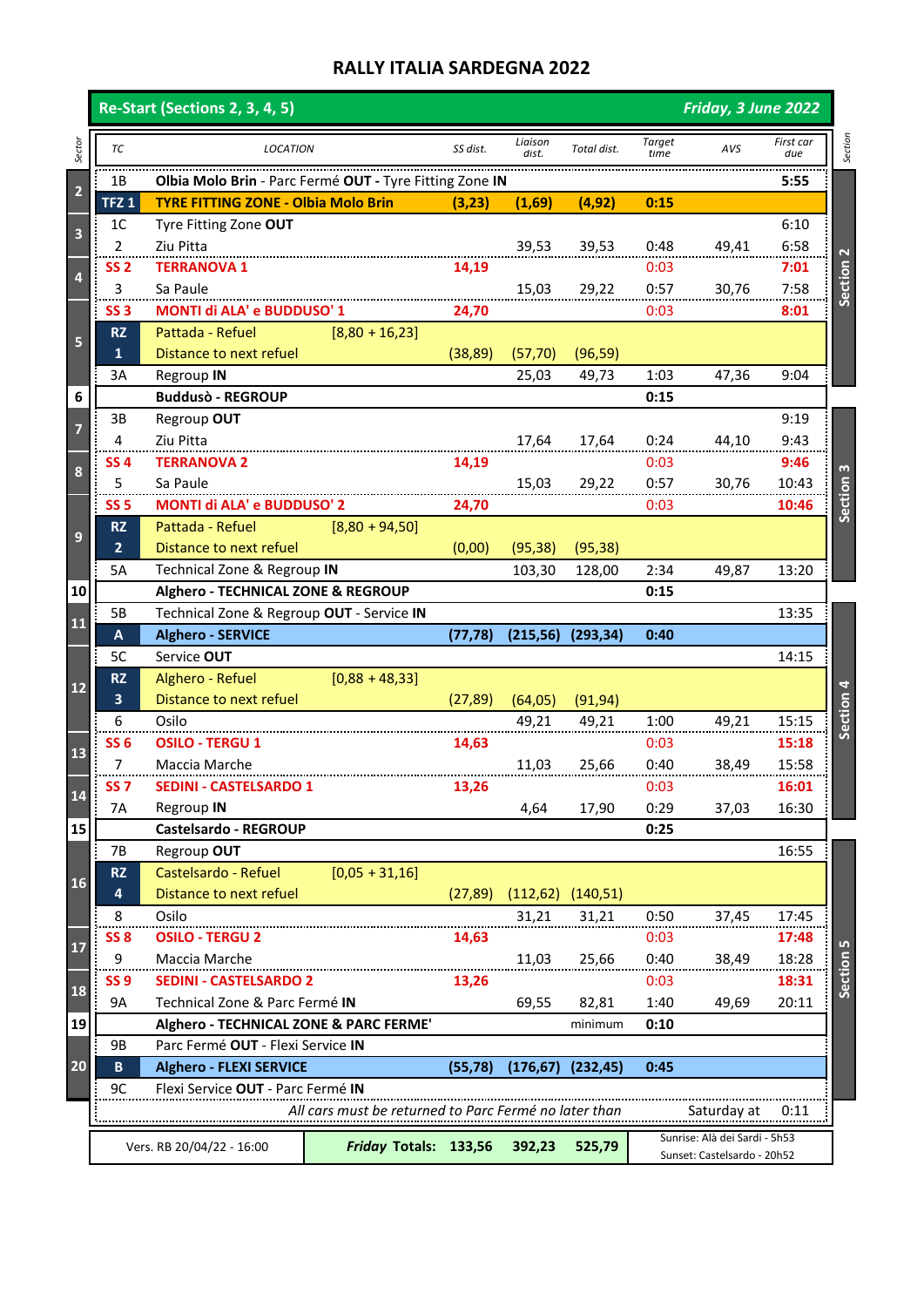|        |                | <b>Re-Start (Sections 6, 7, 8, 9)</b>                                       |                                                       |          |                  |             | Saturday, 4 June 2022 |                                 |                  |                      |
|--------|----------------|-----------------------------------------------------------------------------|-------------------------------------------------------|----------|------------------|-------------|-----------------------|---------------------------------|------------------|----------------------|
| Sector | TC             | <b>LOCATION</b>                                                             |                                                       | SS dist. | Liaison<br>dist. | Total dist. | Target<br>time        | AVS                             | First car<br>due | Section              |
|        | 9D             | Parc Fermé OUT - Service IN                                                 |                                                       |          |                  |             |                       |                                 | 5:25             |                      |
| 21     | $\mathbf{C}$   | <b>Alghero - SERVICE</b>                                                    |                                                       | (0,00)   | (0,00)           | (0,00)      | 0:15                  |                                 |                  |                      |
|        | 9E             | Service OUT                                                                 |                                                       |          |                  |             |                       |                                 | 5:40             |                      |
|        | <b>RZ</b>      | Alghero - Refuel                                                            | $[0,88 + 100,09]$                                     |          |                  |             |                       |                                 |                  |                      |
|        | 5              | Distance to next refuel                                                     |                                                       | (0,00)   | (100,09)         | (100,09)    |                       |                                 |                  |                      |
| 22     | <b>RZ</b>      | Tempio P. - Refuel                                                          | $[100,09 + 1,35]$                                     |          |                  |             |                       |                                 |                  | 6                    |
|        | 6              | Distance to next refuel                                                     |                                                       | (27, 30) | (74, 83)         | (102, 13)   |                       |                                 |                  |                      |
|        | 10             | Tempio - Pischinaccia                                                       |                                                       |          | 102,32           | 102,32      | 2:03                  | 49,91                           | 7:43             | Section              |
| 23     | SS 10          | <b>TEMPIO PAUSANIA 1</b>                                                    |                                                       | 12,03    |                  |             | 0:03                  |                                 | 7:46             |                      |
|        | 11             | Sa Ruinosa                                                                  |                                                       |          | 28,19            | 40,22       | 0:57                  | 42,34                           | 8:43             |                      |
|        | <b>SS 11</b>   | <b>ERULA - TULA 1</b>                                                       |                                                       | 15,27    |                  |             | 0:03                  |                                 | 8:46             |                      |
| 24     | <b>RZ</b>      | Tempio P. - Refuel                                                          | $[45,29+0,73]$                                        |          |                  |             |                       |                                 |                  |                      |
|        | $\overline{ }$ | Distance to next refuel                                                     |                                                       | (27, 30) | (78, 26)         | (105, 56)   |                       |                                 |                  |                      |
|        | 11A            | Regroup IN                                                                  |                                                       |          | 46,02            | 61,29       | 1:22                  | 44,85                           | 10:08            |                      |
| 25     |                | Tempio Pausania Viale Fonte Nuova - REGROUP                                 |                                                       |          |                  |             | 0:15                  |                                 |                  |                      |
| 26     | 11B            | Regroup OUT                                                                 |                                                       |          |                  |             |                       |                                 | 10:23            |                      |
|        | 12             | Tempio - Pischinaccia                                                       |                                                       |          | 0,68             | 0,68        | 0:05                  | 8,16                            | 10:28            |                      |
| 27     | <b>SS 12</b>   | <b>TEMPIO PAUSANIA 2</b>                                                    |                                                       | 12,03    |                  |             | 0:03                  |                                 | 10:31            |                      |
|        | 13             | Sa Ruinosa                                                                  |                                                       |          | 28,19            | 40,22       | 0:57                  | 42,34                           | 11:28            |                      |
|        | <b>SS 13</b>   | <b>ERULA - TULA 2</b>                                                       |                                                       | 15,27    |                  |             | 0:03                  |                                 | 11:31            | Section              |
| 28     | <b>RZ</b>      | <b>Buddusò - Refuel</b>                                                     | $[48,66 + 0,05]$                                      |          |                  |             |                       |                                 |                  |                      |
|        | 8              | Distance to next refuel                                                     |                                                       | (38, 61) | (59, 66)         | (98, 27)    |                       |                                 |                  |                      |
|        | 13A            | Technical Zone & Regroup IN                                                 |                                                       |          | 48,71            | 63,98       | 1:17                  | 49,85                           | 12:48            |                      |
| 29     |                | <b>Buddusò - TECHNICAL ZONE &amp; REGROUP</b>                               |                                                       |          |                  |             | 0:15                  |                                 |                  |                      |
|        |                |                                                                             |                                                       |          |                  |             |                       |                                 |                  |                      |
|        | 13B            | Technical Zone & Regroup OUT - Tyre Fitting Zone IN                         |                                                       |          |                  |             |                       |                                 | 13:03            |                      |
| 30     | D              | <b>TYRE FITTING ZONE - Buddusò</b>                                          |                                                       | (54, 60) | (254, 11)        | (308, 71)   | 0:15                  |                                 |                  |                      |
| 31     | 13C            | Tyre Fitting Zone OUT                                                       |                                                       |          |                  |             |                       |                                 | 13:18            |                      |
|        | 14             | lanna Lacana                                                                |                                                       |          | 14,16            | 14,16       | 0:17                  | 49,98                           | 13:35            | $\infty$             |
| 32     | <b>SS 14</b>   | <b>COILUNA - LOELLE 1 / LIVE TV</b>                                         |                                                       | 21,60    |                  |             | 0:03                  |                                 | 13:38            | $\overline{5}$       |
|        | 15             | Punta Balestrieri                                                           |                                                       |          | 22,17            | 43,77       | 1:05                  | 40,40                           | 14:43            | Secti                |
|        | <b>SS 15</b>   | <b>MONTE LERNO di PATTADA 1</b>                                             |                                                       | 17,01    |                  |             | 0:03                  |                                 | 14:46            |                      |
| 33     | <b>RZ</b>      | Buddusò - Refuel                                                            | $[23, 28 + 0, 05]$                                    |          |                  |             |                       |                                 |                  |                      |
|        | 9              | Distance to next refuel                                                     |                                                       | (21,60)  | (22, 74)         | (44, 34)    |                       |                                 |                  |                      |
|        | 15A            | Regroup IN                                                                  |                                                       |          | 23,33            | 40,34       | 0:52                  | 46,55                           | 15:38            |                      |
| 34     |                | <b>Buddusò - REGROUP</b>                                                    |                                                       |          |                  |             | 0:10                  |                                 |                  |                      |
| 35     | 15B            | Regroup OUT                                                                 |                                                       |          |                  |             |                       |                                 | 15:48            |                      |
|        | 16             | lanna Lacana                                                                |                                                       |          | 14,12            | 14,12       | 0:17                  | 49,83                           | 16:05            |                      |
|        | <b>SS 16</b>   | <b>COILUNA - LOELLE 2 / LIVE TV</b>                                         |                                                       | 21,60    |                  |             | 0:03                  |                                 | 16:08            |                      |
| 36     | <b>RZ</b>      | Buddusò - Refuel                                                            | $[8,57 + 17,97]$                                      |          |                  |             |                       |                                 |                  |                      |
|        | 10             | Distance to next refuel                                                     |                                                       | (17, 01) | (112,96)         | (129, 97)   |                       |                                 |                  |                      |
|        | 17             | Punta Balestrieri                                                           |                                                       |          | 26,54            | 48,14       | 1:05                  | 44,44                           | 17:13            |                      |
| 37     | SS 17          | <b>MONTE LERNO di PATTADA 2</b>                                             |                                                       | 17,01    |                  |             | 0:03                  |                                 | 17:16            | Section <sub>9</sub> |
|        | 17A            | Technical Zone & Parc Fermé IN                                              |                                                       |          | 94,11            | 111,12      | 2:14                  | 49,75                           | 19:30            |                      |
| 38     | 17B            | Alghero - TECHNICAL ZONE & PARC FERME'<br>Parc Fermé OUT - Flexi Service IN |                                                       |          |                  |             | 0:10                  |                                 |                  |                      |
| 39     | E              |                                                                             |                                                       |          |                  |             | 0:45                  |                                 |                  |                      |
|        | 17C            | <b>Alghero - FLEXI SERVICE</b>                                              |                                                       | (77, 22) | (194, 43)        | (271, 65)   |                       |                                 |                  |                      |
|        |                | Flexi Service OUT - Parc Fermé IN                                           | All cars must be returned to Parc Fermé no later than |          |                  |             |                       | Saturday at                     | 23:30            |                      |
|        |                |                                                                             | Saturday Totals: 131,82                               |          | 448,54           | 580,36      |                       | Sunrise: Tempio Pausania - 5h53 |                  |                      |